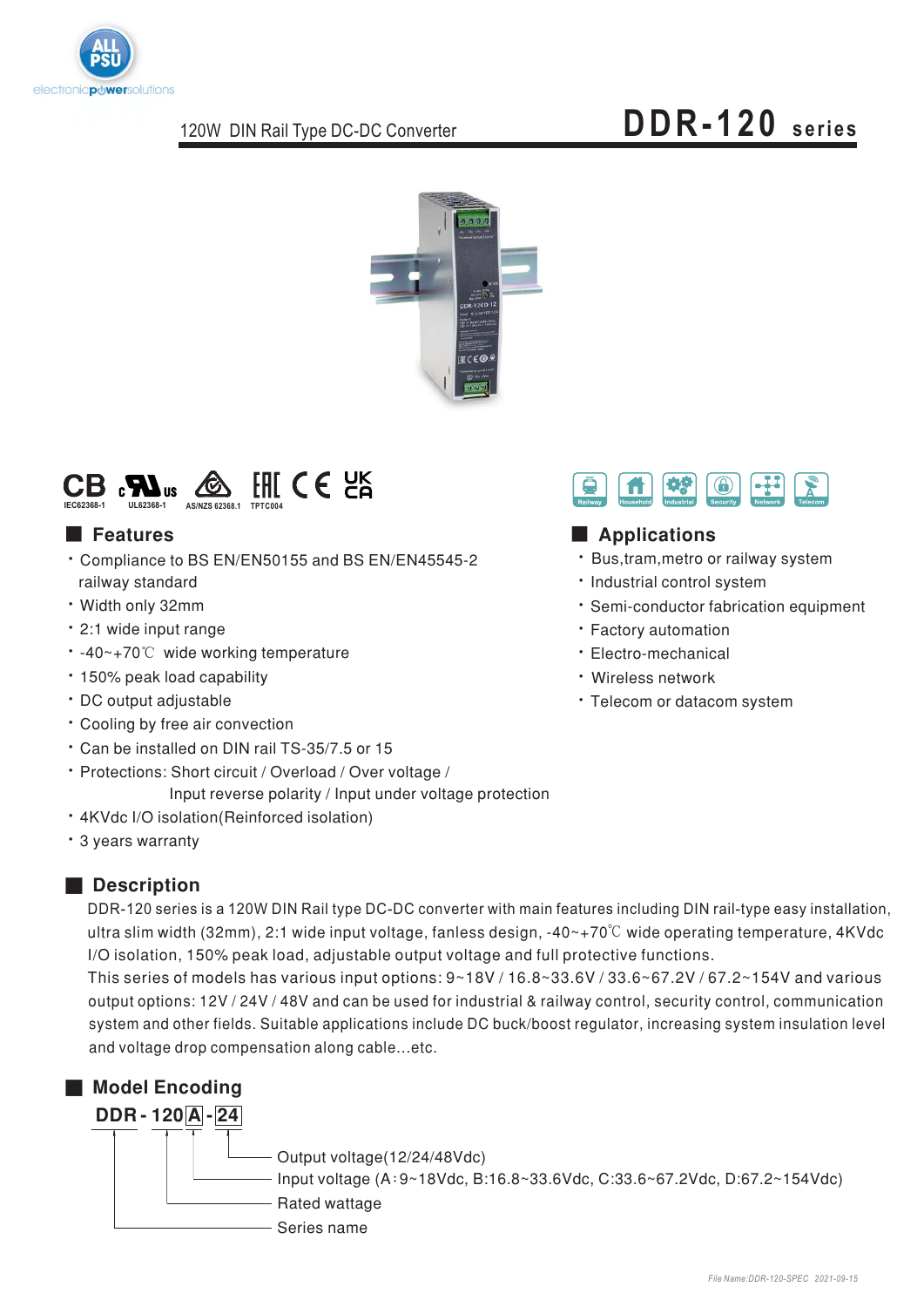

# **DDR-120 series**

### **SPECIFICATION**

| <b>MODEL</b>        |                                                                                                                                                                                                                                                                                                | DDR-120A-12                                                                                                                                                                   | DDR-120A-24                                                                             | DDR-120A-48                                                                         | DDR-120B-12                                                     | DDR-120B-24                                                                     | DDR-120B-48       |  |  |
|---------------------|------------------------------------------------------------------------------------------------------------------------------------------------------------------------------------------------------------------------------------------------------------------------------------------------|-------------------------------------------------------------------------------------------------------------------------------------------------------------------------------|-----------------------------------------------------------------------------------------|-------------------------------------------------------------------------------------|-----------------------------------------------------------------|---------------------------------------------------------------------------------|-------------------|--|--|
|                     | <b>DC VOLTAGE</b>                                                                                                                                                                                                                                                                              | 12V                                                                                                                                                                           | <b>24V</b>                                                                              | 48V                                                                                 | 12V                                                             | <b>24V</b>                                                                      | 48V               |  |  |
| <b>OUTPUT</b>       | <b>RATED CURRENT</b>                                                                                                                                                                                                                                                                           | 8.3A                                                                                                                                                                          | 4.2A                                                                                    | 2.1A                                                                                | 10A                                                             | 5A                                                                              | 2.5A              |  |  |
|                     | <b>CURRENT RANGE</b>                                                                                                                                                                                                                                                                           | $0 - 8.3A$                                                                                                                                                                    | $0 - 4.2A$                                                                              | $0 - 2.1A$                                                                          | $0 - 10A$                                                       | $0 \sim 5A$                                                                     | $0 - 2.5A$        |  |  |
|                     | <b>RATED POWER</b>                                                                                                                                                                                                                                                                             | 99.6W                                                                                                                                                                         | 100.8W                                                                                  | 100.8W                                                                              | 120W                                                            | <b>120W</b>                                                                     | <b>120W</b>       |  |  |
|                     | <b>PEAK CURRENT</b>                                                                                                                                                                                                                                                                            | 12.45A                                                                                                                                                                        | 6.3A                                                                                    | 3.15A                                                                               | 15A                                                             | 7.5A                                                                            | 3.75A             |  |  |
|                     | <b>PEAK POWER</b>                                                                                                                                                                                                                                                                              | Note.5 150W (3sec.)                                                                                                                                                           |                                                                                         |                                                                                     | 180W (3sec.)                                                    |                                                                                 |                   |  |  |
|                     | RIPPLE & NOISE (max.) Note.2 50mVp-p                                                                                                                                                                                                                                                           |                                                                                                                                                                               | 50mVp-p                                                                                 | 50mVp-p                                                                             | 50mVp-p                                                         | 50mVp-p<br>50mVp-p                                                              |                   |  |  |
|                     | <b>VOLTAGE ADJ. RANGE</b>                                                                                                                                                                                                                                                                      | $9 - 14V$                                                                                                                                                                     | $24 - 28V$                                                                              | $48 - 56V$                                                                          | $9 - 14V$                                                       | $24 - 28V$                                                                      | $48 - 56V$        |  |  |
|                     | <b>VOLTAGE TOLERANCE Note.3 <math>\pm</math>1.0%</b>                                                                                                                                                                                                                                           |                                                                                                                                                                               | ±1.0%                                                                                   | ±1.0%                                                                               | ±1.0%                                                           | $±1.0\%$                                                                        | ±1.0%             |  |  |
|                     | <b>LINE REGULATION</b>                                                                                                                                                                                                                                                                         | ±0.5%                                                                                                                                                                         | ±0.5%                                                                                   | $\pm 0.5\%$                                                                         | ±0.5%                                                           | ±0.5%                                                                           | ±0.5%             |  |  |
|                     | <b>LOAD REGULATION</b>                                                                                                                                                                                                                                                                         | ±1.0%                                                                                                                                                                         | ±1.0%                                                                                   | ±1.0%                                                                               | ±1.0%                                                           | ±1.0%                                                                           | ±1.0%             |  |  |
|                     | <b>SETUP, RISE TIME</b>                                                                                                                                                                                                                                                                        | 500ms, 60ms @12Vdc                                                                                                                                                            |                                                                                         |                                                                                     |                                                                 |                                                                                 |                   |  |  |
|                     |                                                                                                                                                                                                                                                                                                | Please refer to page 7 Hold up Time(Load de-rating curve)                                                                                                                     |                                                                                         |                                                                                     |                                                                 | 500ms, 60ms @24Vdc                                                              |                   |  |  |
|                     | <b>HOLD UP TIME (Typ.)</b><br><b>VOLTAGE RANGE</b>                                                                                                                                                                                                                                             | $9 - 18$ Vdc                                                                                                                                                                  |                                                                                         | $9 - 18$ Vdc                                                                        |                                                                 |                                                                                 |                   |  |  |
|                     | Note.4                                                                                                                                                                                                                                                                                         |                                                                                                                                                                               | $9 - 18$ Vdc                                                                            |                                                                                     | $16.8 - 33.6$ Vdc                                               | $16.8 - 33.6$ Vdc                                                               | $16.8 - 33.6$ Vdc |  |  |
|                     | <b>EFFICIENCY (Typ.)</b>                                                                                                                                                                                                                                                                       | 88.5%                                                                                                                                                                         | 88.5%                                                                                   | 88.5%                                                                               | 89%                                                             | 89.5%                                                                           | 91%               |  |  |
| <b>INPUT</b>        | DC CURRENT (Typ.)                                                                                                                                                                                                                                                                              | 11.2A@12Vdc                                                                                                                                                                   |                                                                                         |                                                                                     | 5.6A@24Vdc                                                      |                                                                                 |                   |  |  |
|                     | <b>INRUSH CURRENT (Typ.)</b>                                                                                                                                                                                                                                                                   | 5A@12Vdc                                                                                                                                                                      |                                                                                         |                                                                                     |                                                                 | 5A @ 24Vdc                                                                      |                   |  |  |
|                     | <b>INTERRUPTION OF VOLTAGE SUPPLY</b>                                                                                                                                                                                                                                                          | EN50155:2007-comply with 3ms@ full load                                                                                                                                       |                                                                                         |                                                                                     |                                                                 | EN50155:2007-comply with S1 level (6ms) @ full load, S2 level (10ms) @ 70% load |                   |  |  |
|                     |                                                                                                                                                                                                                                                                                                | EN50155:2017-comply with S1 level<br>EN50155:2017-comply with S1 level                                                                                                        |                                                                                         |                                                                                     |                                                                 |                                                                                 |                   |  |  |
|                     | <b>OVERLOAD</b>                                                                                                                                                                                                                                                                                | Normally works within 150% rated output power for more than 3 seconds and then constant current protection 105~135%                                                           |                                                                                         |                                                                                     |                                                                 |                                                                                 |                   |  |  |
|                     |                                                                                                                                                                                                                                                                                                | rated output power with auto-recovery                                                                                                                                         |                                                                                         |                                                                                     |                                                                 |                                                                                 |                   |  |  |
| <b>PROTECTION</b>   | <b>OVER VOLTAGE</b>                                                                                                                                                                                                                                                                            | $14.4 - 16.8V$                                                                                                                                                                | $28.8 - 33.6V$                                                                          | $57.6 - 67.2V$                                                                      | $14.4 \sim 16.8$ V                                              | $28.8 - 33.6V$                                                                  | $57.6 - 67.2V$    |  |  |
|                     |                                                                                                                                                                                                                                                                                                |                                                                                                                                                                               |                                                                                         | Protection type: Shut down o/p voltage, re-power on to recover                      |                                                                 |                                                                                 |                   |  |  |
|                     | <b>REVERSE POLARITY</b>                                                                                                                                                                                                                                                                        |                                                                                                                                                                               |                                                                                         | By internal MOSFET, no damage, recovers automatically after fault condition removed |                                                                 |                                                                                 |                   |  |  |
|                     | <b>UNDER VOLTAGE LOCKOUT</b>                                                                                                                                                                                                                                                                   | 12Vin (A - type) :Power ON≥9V, OFF ≤8.5V                                                                                                                                      |                                                                                         |                                                                                     |                                                                 | 24Vin (B - type) : Power ON≥16.8V, OFF ≤16.5V                                   |                   |  |  |
|                     | <b>WORKING TEMP.</b>                                                                                                                                                                                                                                                                           | -40 $\sim$ +70°C (Refer to "Derating Curve")                                                                                                                                  |                                                                                         |                                                                                     |                                                                 |                                                                                 |                   |  |  |
|                     | <b>WORKING HUMIDITY</b>                                                                                                                                                                                                                                                                        | 5~95% RH non-condensing                                                                                                                                                       |                                                                                         |                                                                                     |                                                                 |                                                                                 |                   |  |  |
| <b>ENVIRONMENT</b>  | <b>STORAGE TEMP., HUMIDITY</b>                                                                                                                                                                                                                                                                 | $-40 \sim +85^{\circ}$ C, 5 ~ 95% RH non-condensing                                                                                                                           |                                                                                         |                                                                                     |                                                                 |                                                                                 |                   |  |  |
|                     | <b>TEMP. COEFFICIENT</b>                                                                                                                                                                                                                                                                       | $\pm 0.03\%$ /°C (0 ~ 55°C)                                                                                                                                                   |                                                                                         |                                                                                     |                                                                 |                                                                                 |                   |  |  |
|                     | <b>VIBRATION</b>                                                                                                                                                                                                                                                                               | Component:10 ~ 500Hz, 5G 10min./1cycle, 60min. each along X, Y, Z axes; Mounting: Compliance to IEC61373                                                                      |                                                                                         |                                                                                     |                                                                 |                                                                                 |                   |  |  |
|                     | <b>OPERATING ALTITUDE</b>                                                                                                                                                                                                                                                                      | 5000 meters                                                                                                                                                                   |                                                                                         |                                                                                     |                                                                 |                                                                                 |                   |  |  |
|                     | <b>SAFETY STANDARDS</b>                                                                                                                                                                                                                                                                        | IEC 62368-1, UL 62368-1, EAC TP TC 004, AS/NZS 62368.1 approved; Design refer to UL508                                                                                        |                                                                                         |                                                                                     |                                                                 |                                                                                 |                   |  |  |
|                     | <b>WITHSTAND VOLTAGE</b>                                                                                                                                                                                                                                                                       | I/P-O/P:4KVdc I/P-FG:2.5KVdc O/P-FG:2.5KVdc                                                                                                                                   |                                                                                         |                                                                                     |                                                                 |                                                                                 |                   |  |  |
|                     | <b>ISOLATION RESISTANCE</b>                                                                                                                                                                                                                                                                    | I/P-O/P, I/P-FG, O/P-FG:>100M Ohms / 500Vdc / 25 °C / 70% RH<br><b>Test Level / Note</b><br><b>Standard</b>                                                                   |                                                                                         |                                                                                     |                                                                 |                                                                                 |                   |  |  |
|                     | <b>EMC EMISSION</b>                                                                                                                                                                                                                                                                            | Parameter<br>Conducted<br><b>BS EN/EN55032</b><br>Class B                                                                                                                     |                                                                                         |                                                                                     |                                                                 |                                                                                 |                   |  |  |
|                     |                                                                                                                                                                                                                                                                                                | Radiated<br><b>BS EN/EN55032</b>                                                                                                                                              |                                                                                         |                                                                                     | Class B                                                         |                                                                                 |                   |  |  |
|                     |                                                                                                                                                                                                                                                                                                | BS EN/EN61000-3-3                                                                                                                                                             |                                                                                         |                                                                                     |                                                                 |                                                                                 |                   |  |  |
| <b>SAFETY &amp;</b> |                                                                                                                                                                                                                                                                                                | <b>Voltage Flicker</b>                                                                                                                                                        |                                                                                         |                                                                                     | -----                                                           |                                                                                 |                   |  |  |
| <b>EMC</b>          |                                                                                                                                                                                                                                                                                                |                                                                                                                                                                               | Harmonic Current<br>-----<br>-----<br>BS EN/EN55024, BS EN/EN61000-6-2(BS EN/EN50082-2) |                                                                                     |                                                                 |                                                                                 |                   |  |  |
| (Note 6)            | <b>EMC IMMUNITY</b>                                                                                                                                                                                                                                                                            | <b>Parameter</b>                                                                                                                                                              |                                                                                         |                                                                                     |                                                                 | Test Level / Note                                                               |                   |  |  |
|                     |                                                                                                                                                                                                                                                                                                | <b>Standard</b><br><b>ESD</b><br>BS EN/EN61000-4-2                                                                                                                            |                                                                                         |                                                                                     |                                                                 |                                                                                 |                   |  |  |
|                     |                                                                                                                                                                                                                                                                                                |                                                                                                                                                                               |                                                                                         | Level 3, 8KV air ; Level 3, 6KV contact; criteria A<br>Level 3, 10V/m; criteria A   |                                                                 |                                                                                 |                   |  |  |
|                     |                                                                                                                                                                                                                                                                                                | Radiated<br>BS EN/EN61000-4-3                                                                                                                                                 |                                                                                         |                                                                                     |                                                                 |                                                                                 |                   |  |  |
|                     |                                                                                                                                                                                                                                                                                                | EFT/Burst<br>BS EN/EN61000-4-4                                                                                                                                                |                                                                                         |                                                                                     | Level 3, 2KV ; criteria A                                       |                                                                                 |                   |  |  |
|                     |                                                                                                                                                                                                                                                                                                | BS EN/EN61000-4-5<br>Surge                                                                                                                                                    |                                                                                         |                                                                                     | Level 3, 1KV/Line-Line ; Level 3, 2KV/Line-Line-FG ; criteria A |                                                                                 |                   |  |  |
|                     |                                                                                                                                                                                                                                                                                                | Conducted<br>BS EN/EN61000-4-6<br>Level 3, 10V; criteria A                                                                                                                    |                                                                                         |                                                                                     |                                                                 |                                                                                 |                   |  |  |
|                     |                                                                                                                                                                                                                                                                                                |                                                                                                                                                                               | BS EN/EN61000-4-8<br>Magnetic Field<br>Level 4, 30A/m; criteria A                       |                                                                                     |                                                                 |                                                                                 |                   |  |  |
|                     | <b>RAILWAY STANDARD</b>                                                                                                                                                                                                                                                                        | Compliance to BS EN/EN45545-2 for fire protection ; Meet BS EN/EN50155 / IEC60571 including IEC61373 for shock & vibration,<br>BS EN/EN50121-3-2 for EMC (except for 9~18Vin) |                                                                                         |                                                                                     |                                                                 |                                                                                 |                   |  |  |
|                     | <b>MTBF</b>                                                                                                                                                                                                                                                                                    | MIL-HDBK-217F (25 $\degree$ C)<br>214.6K hrs min.                                                                                                                             |                                                                                         |                                                                                     |                                                                 |                                                                                 |                   |  |  |
| <b>OTHERS</b>       | <b>DIMENSION</b>                                                                                                                                                                                                                                                                               | 32*125.2*102mm (W*H*D)                                                                                                                                                        |                                                                                         |                                                                                     |                                                                 |                                                                                 |                   |  |  |
|                     | <b>PACKING</b>                                                                                                                                                                                                                                                                                 | 510g; 28pcs/15.3Kg/1.22CUFT                                                                                                                                                   |                                                                                         |                                                                                     |                                                                 |                                                                                 |                   |  |  |
|                     |                                                                                                                                                                                                                                                                                                |                                                                                                                                                                               |                                                                                         |                                                                                     |                                                                 |                                                                                 |                   |  |  |
|                     | 1. All parameters NOT specially mentioned are measured at normal input (A:12Vdc, B:24Vdc), rated load and 25°C of ambient temperature.<br>2. Ripple & noise are measured at 20MHz of bandwidth by using a 12" twisted pair-wire terminated with a 0.1 $\mu$ f & 47 $\mu$ f parallel capacitor. |                                                                                                                                                                               |                                                                                         |                                                                                     |                                                                 |                                                                                 |                   |  |  |
|                     | 3. Tolerance : includes set up tolerance, line regulation and load regulation.                                                                                                                                                                                                                 |                                                                                                                                                                               |                                                                                         |                                                                                     |                                                                 |                                                                                 |                   |  |  |
|                     |                                                                                                                                                                                                                                                                                                | 4. Derating may be needed under low input voltage. Please check the derating curve for more details.                                                                          |                                                                                         |                                                                                     |                                                                 |                                                                                 |                   |  |  |
|                     | 5. 3 seconds max., please refer to peak loading curves.                                                                                                                                                                                                                                        |                                                                                                                                                                               |                                                                                         |                                                                                     |                                                                 |                                                                                 |                   |  |  |
| <b>NOTE</b>         | 6. The power supply is considered as an independent unit, but the final equipment still need to re-confirm that the whole system complies with                                                                                                                                                 |                                                                                                                                                                               |                                                                                         |                                                                                     |                                                                 |                                                                                 |                   |  |  |
|                     | the EMC directives. For guidance on how to perform these EMC tests, please refer to "EMI testing of component power supplies."                                                                                                                                                                 |                                                                                                                                                                               |                                                                                         |                                                                                     |                                                                 |                                                                                 |                   |  |  |
|                     | (as available on http://www.meanwell.com)                                                                                                                                                                                                                                                      |                                                                                                                                                                               |                                                                                         |                                                                                     |                                                                 |                                                                                 |                   |  |  |
|                     | 7. The ambient temperature derating of 3.5°C/1000m with fanless models and of 5°C/1000m with fan models for operating altitude higher than                                                                                                                                                     |                                                                                                                                                                               |                                                                                         |                                                                                     |                                                                 |                                                                                 |                   |  |  |
|                     | 2000m(6500ft).                                                                                                                                                                                                                                                                                 |                                                                                                                                                                               |                                                                                         |                                                                                     |                                                                 |                                                                                 |                   |  |  |
|                     |                                                                                                                                                                                                                                                                                                |                                                                                                                                                                               |                                                                                         |                                                                                     |                                                                 |                                                                                 |                   |  |  |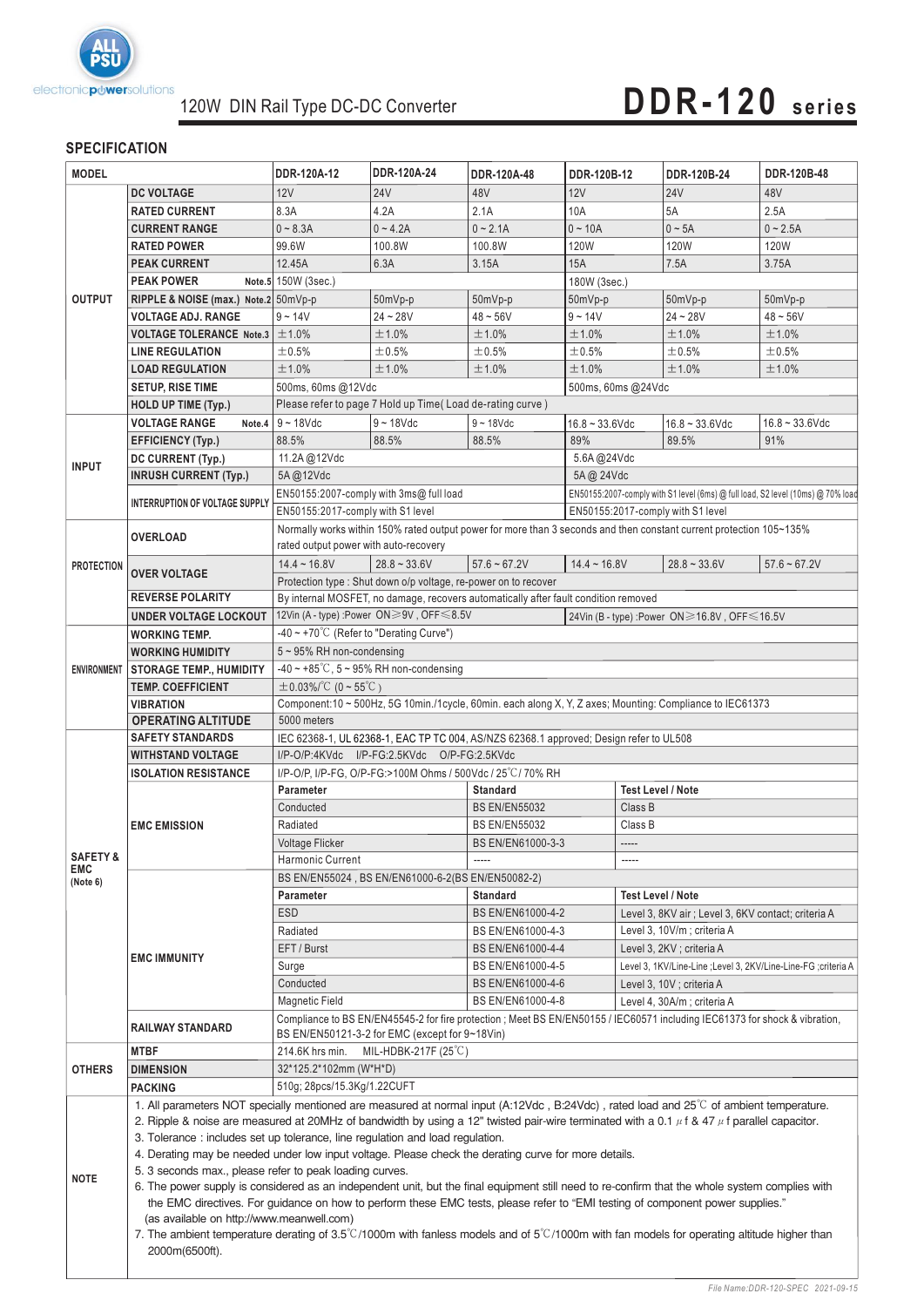

# **DDR-120 series**

### **SPECIFICATION**

| <b>MODEL</b>                                                |                                                                                                      | DDR-120C-12                                                                                                                                                                                                                                                                                                                                                                                                                                                                                                                                                                                                                                                                                                                                                                                                                                                                                                                                    | DDR-120C-24                                                | DDR-120C-48          | DDR-120D-12                                                     | DDR-120D-24                                | DDR-120D-48                                         |  |
|-------------------------------------------------------------|------------------------------------------------------------------------------------------------------|------------------------------------------------------------------------------------------------------------------------------------------------------------------------------------------------------------------------------------------------------------------------------------------------------------------------------------------------------------------------------------------------------------------------------------------------------------------------------------------------------------------------------------------------------------------------------------------------------------------------------------------------------------------------------------------------------------------------------------------------------------------------------------------------------------------------------------------------------------------------------------------------------------------------------------------------|------------------------------------------------------------|----------------------|-----------------------------------------------------------------|--------------------------------------------|-----------------------------------------------------|--|
|                                                             | <b>DC VOLTAGE</b>                                                                                    | 12V                                                                                                                                                                                                                                                                                                                                                                                                                                                                                                                                                                                                                                                                                                                                                                                                                                                                                                                                            | <b>24V</b>                                                 | 48V                  | 12V                                                             | <b>24V</b>                                 | 48V                                                 |  |
| <b>OUTPUT</b>                                               | <b>RATED CURRENT</b>                                                                                 | 10A                                                                                                                                                                                                                                                                                                                                                                                                                                                                                                                                                                                                                                                                                                                                                                                                                                                                                                                                            | 5A                                                         | 2.5A                 | 10A                                                             | 5A                                         | 2.5A                                                |  |
|                                                             | <b>CURRENT RANGE</b>                                                                                 | $0 - 10A$                                                                                                                                                                                                                                                                                                                                                                                                                                                                                                                                                                                                                                                                                                                                                                                                                                                                                                                                      | $0 - 5A$                                                   | $0 - 2.5A$           | $0 - 10A$                                                       | $0 \sim 5A$                                | $0 - 2.5A$                                          |  |
|                                                             | <b>RATED POWER</b>                                                                                   | 120W                                                                                                                                                                                                                                                                                                                                                                                                                                                                                                                                                                                                                                                                                                                                                                                                                                                                                                                                           | 120W                                                       | 120W                 | 120W                                                            | 120W                                       | <b>120W</b>                                         |  |
|                                                             | <b>PEAK CURRENT</b>                                                                                  | 15A                                                                                                                                                                                                                                                                                                                                                                                                                                                                                                                                                                                                                                                                                                                                                                                                                                                                                                                                            | 7.5A                                                       | 3.75A                | 15A                                                             | 7.5A                                       | 3.75A                                               |  |
|                                                             | <b>PEAK POWER</b>                                                                                    | Note.5 180W (3sec.)                                                                                                                                                                                                                                                                                                                                                                                                                                                                                                                                                                                                                                                                                                                                                                                                                                                                                                                            |                                                            |                      |                                                                 |                                            |                                                     |  |
|                                                             | RIPPLE & NOISE (max.) Note.2 50mVp-p                                                                 | 50mVp-p<br>$50mVp-p$                                                                                                                                                                                                                                                                                                                                                                                                                                                                                                                                                                                                                                                                                                                                                                                                                                                                                                                           |                                                            |                      | 50mVp-p<br>50mVp-p<br>$50mVp-p$                                 |                                            |                                                     |  |
|                                                             | <b>VOLTAGE ADJ. RANGE</b>                                                                            | $9 - 14V$                                                                                                                                                                                                                                                                                                                                                                                                                                                                                                                                                                                                                                                                                                                                                                                                                                                                                                                                      | $24 - 28V$                                                 | $48 - 56V$           | $9 - 14V$                                                       | $24 - 28V$                                 | $48 - 56V$                                          |  |
|                                                             | <b>VOLTAGE TOLERANCE Note.3 <math>\pm</math>1.0%</b>                                                 |                                                                                                                                                                                                                                                                                                                                                                                                                                                                                                                                                                                                                                                                                                                                                                                                                                                                                                                                                | ±1.0%                                                      | ±1.0%                | ±1.0%                                                           | ±1.0%                                      | ±1.0%                                               |  |
|                                                             | <b>LINE REGULATION</b>                                                                               | ±0.5%                                                                                                                                                                                                                                                                                                                                                                                                                                                                                                                                                                                                                                                                                                                                                                                                                                                                                                                                          | ±0.5%                                                      | $\pm 0.5\%$          | $\pm 0.5\%$                                                     | $\pm 0.5\%$                                | $\pm 0.5\%$                                         |  |
|                                                             | <b>LOAD REGULATION</b>                                                                               | ±1.0%                                                                                                                                                                                                                                                                                                                                                                                                                                                                                                                                                                                                                                                                                                                                                                                                                                                                                                                                          | ±1.0%                                                      | ±1.0%                | ±1.0%                                                           | ±1.0%                                      | ±1.0%                                               |  |
|                                                             | <b>SETUP, RISE TIME</b>                                                                              | 500ms, 60ms @48Vdc                                                                                                                                                                                                                                                                                                                                                                                                                                                                                                                                                                                                                                                                                                                                                                                                                                                                                                                             |                                                            |                      | 500ms, 60ms @110Vdc                                             |                                            |                                                     |  |
|                                                             | <b>HOLD UP TIME (Typ.)</b>                                                                           |                                                                                                                                                                                                                                                                                                                                                                                                                                                                                                                                                                                                                                                                                                                                                                                                                                                                                                                                                | Please refer to page 7 Hold up Time (Load de-rating curve) |                      |                                                                 |                                            |                                                     |  |
|                                                             | <b>VOLTAGE RANGE</b><br>Note.4                                                                       | $33.6 - 67.2$ Vdc                                                                                                                                                                                                                                                                                                                                                                                                                                                                                                                                                                                                                                                                                                                                                                                                                                                                                                                              | $33.6 - 67.2$ Vdc                                          | $33.6 - 67.2$ Vdc    | $67.2 \sim 154$ Vdc                                             | $67.2 \sim 154$ Vdc                        | $67.2 - 154$ Vdc                                    |  |
|                                                             | <b>EFFICIENCY (Typ.)</b>                                                                             | 89.5%                                                                                                                                                                                                                                                                                                                                                                                                                                                                                                                                                                                                                                                                                                                                                                                                                                                                                                                                          | 91%                                                        | 92%                  | 89.5%                                                           | 91%                                        | 91.5%                                               |  |
|                                                             | DC CURRENT (Typ.)                                                                                    | 2.8A@48Vdc                                                                                                                                                                                                                                                                                                                                                                                                                                                                                                                                                                                                                                                                                                                                                                                                                                                                                                                                     |                                                            |                      | 1.3A @110Vdc                                                    |                                            |                                                     |  |
| <b>INPUT</b>                                                | <b>INRUSH CURRENT (Typ.)</b>                                                                         | 5A@48Vdc                                                                                                                                                                                                                                                                                                                                                                                                                                                                                                                                                                                                                                                                                                                                                                                                                                                                                                                                       |                                                            |                      | 5A@110Vdc                                                       |                                            |                                                     |  |
|                                                             |                                                                                                      | EN50155:2007-comply with S1 level (6ms) @ full load, S2 level (10ms) @ 60% load EN50155:2007-comply with S2 level (10ms) @ full load                                                                                                                                                                                                                                                                                                                                                                                                                                                                                                                                                                                                                                                                                                                                                                                                           |                                                            |                      |                                                                 |                                            |                                                     |  |
|                                                             | INTERRUPTION OF VOLTAGE SUPPLY                                                                       | EN50155:2017-comply with S1 level<br>EN50155:2017-comply with S1 level                                                                                                                                                                                                                                                                                                                                                                                                                                                                                                                                                                                                                                                                                                                                                                                                                                                                         |                                                            |                      |                                                                 |                                            |                                                     |  |
|                                                             |                                                                                                      | Normally works within 150% rated output power for more than 3 seconds and then constant current protection 105~135%                                                                                                                                                                                                                                                                                                                                                                                                                                                                                                                                                                                                                                                                                                                                                                                                                            |                                                            |                      |                                                                 |                                            |                                                     |  |
|                                                             | <b>OVERLOAD</b>                                                                                      | rated output power with auto-recovery                                                                                                                                                                                                                                                                                                                                                                                                                                                                                                                                                                                                                                                                                                                                                                                                                                                                                                          |                                                            |                      |                                                                 |                                            |                                                     |  |
| <b>PROTECTION</b>                                           |                                                                                                      | $14.4 - 16.8V$                                                                                                                                                                                                                                                                                                                                                                                                                                                                                                                                                                                                                                                                                                                                                                                                                                                                                                                                 | $28.8 - 33.6V$                                             | $57.6 - 67.2V$       | $14.4 - 16.8V$                                                  | $28.8 - 33.6V$                             | $57.6 - 67.2V$                                      |  |
|                                                             | <b>OVER VOLTAGE</b>                                                                                  |                                                                                                                                                                                                                                                                                                                                                                                                                                                                                                                                                                                                                                                                                                                                                                                                                                                                                                                                                |                                                            |                      |                                                                 |                                            |                                                     |  |
|                                                             | <b>REVERSE POLARITY</b>                                                                              | Protection type: Shut down o/p voltage, re-power on to recover<br>By internal MOSFET, no damage, recovers automatically after fault condition removed                                                                                                                                                                                                                                                                                                                                                                                                                                                                                                                                                                                                                                                                                                                                                                                          |                                                            |                      |                                                                 |                                            |                                                     |  |
|                                                             | <b>UNDER VOLTAGE LOCKOUT</b>                                                                         | 48Vin (C - type) :Power ON≥33.6V, OFF ≤33V                                                                                                                                                                                                                                                                                                                                                                                                                                                                                                                                                                                                                                                                                                                                                                                                                                                                                                     |                                                            |                      |                                                                 | 110Vin (D - type):Power ON≥67.2V, OFF <65V |                                                     |  |
|                                                             | <b>WORKING TEMP.</b>                                                                                 | $-40 \sim +70^{\circ}$ (Refer to "Derating Curve")                                                                                                                                                                                                                                                                                                                                                                                                                                                                                                                                                                                                                                                                                                                                                                                                                                                                                             |                                                            |                      |                                                                 |                                            |                                                     |  |
|                                                             | <b>WORKING HUMIDITY</b>                                                                              | $5 \sim 95\%$ RH non-condensing                                                                                                                                                                                                                                                                                                                                                                                                                                                                                                                                                                                                                                                                                                                                                                                                                                                                                                                |                                                            |                      |                                                                 |                                            |                                                     |  |
| ENVIRONMENT                                                 | <b>STORAGE TEMP., HUMIDITY</b>                                                                       | $-40 \sim +85^{\circ}$ C, 5 ~ 95% RH non-condensing                                                                                                                                                                                                                                                                                                                                                                                                                                                                                                                                                                                                                                                                                                                                                                                                                                                                                            |                                                            |                      |                                                                 |                                            |                                                     |  |
|                                                             | <b>TEMP. COEFFICIENT</b>                                                                             | $\pm$ 0.03%/°C (0 ~ 55°C)                                                                                                                                                                                                                                                                                                                                                                                                                                                                                                                                                                                                                                                                                                                                                                                                                                                                                                                      |                                                            |                      |                                                                 |                                            |                                                     |  |
|                                                             | <b>VIBRATION</b>                                                                                     | Component:10 ~ 500Hz, 5G 10min./1cycle, 60min. each along X, Y, Z axes; Mounting: Compliance to IEC61373                                                                                                                                                                                                                                                                                                                                                                                                                                                                                                                                                                                                                                                                                                                                                                                                                                       |                                                            |                      |                                                                 |                                            |                                                     |  |
|                                                             | <b>OPERATING ALTITUDE</b>                                                                            | 5000 meters                                                                                                                                                                                                                                                                                                                                                                                                                                                                                                                                                                                                                                                                                                                                                                                                                                                                                                                                    |                                                            |                      |                                                                 |                                            |                                                     |  |
|                                                             | <b>SAFETY STANDARDS</b>                                                                              | IEC 62368-1, UL 62368-1, EAC TP TC 004, AS/NZS 62368.1 approved; Design refer to UL508                                                                                                                                                                                                                                                                                                                                                                                                                                                                                                                                                                                                                                                                                                                                                                                                                                                         |                                                            |                      |                                                                 |                                            |                                                     |  |
|                                                             | <b>WITHSTAND VOLTAGE</b>                                                                             | I/P-O/P:4KVdc I/P-FG:2.5KVdc O/P-FG:2.5KVdc                                                                                                                                                                                                                                                                                                                                                                                                                                                                                                                                                                                                                                                                                                                                                                                                                                                                                                    |                                                            |                      |                                                                 |                                            |                                                     |  |
|                                                             | <b>ISOLATION RESISTANCE</b>                                                                          | I/P-O/P, I/P-FG, O/P-FG:>100M Ohms / 500Vdc / 25 °C / 70% RH                                                                                                                                                                                                                                                                                                                                                                                                                                                                                                                                                                                                                                                                                                                                                                                                                                                                                   |                                                            |                      |                                                                 |                                            |                                                     |  |
|                                                             |                                                                                                      | Parameter<br><b>Standard</b>                                                                                                                                                                                                                                                                                                                                                                                                                                                                                                                                                                                                                                                                                                                                                                                                                                                                                                                   |                                                            |                      | <b>Test Level / Note</b>                                        |                                            |                                                     |  |
|                                                             | <b>EMC EMISSION</b>                                                                                  | Conducted                                                                                                                                                                                                                                                                                                                                                                                                                                                                                                                                                                                                                                                                                                                                                                                                                                                                                                                                      |                                                            | <b>BS EN/EN55032</b> | Class B                                                         |                                            |                                                     |  |
|                                                             |                                                                                                      | Radiated                                                                                                                                                                                                                                                                                                                                                                                                                                                                                                                                                                                                                                                                                                                                                                                                                                                                                                                                       |                                                            | <b>BS EN/EN55032</b> |                                                                 | Class B                                    |                                                     |  |
|                                                             |                                                                                                      | <b>Voltage Flicker</b><br>BS EN/EN61000-3-3                                                                                                                                                                                                                                                                                                                                                                                                                                                                                                                                                                                                                                                                                                                                                                                                                                                                                                    |                                                            | -----                |                                                                 |                                            |                                                     |  |
| <b>SAFETY &amp;</b><br>EMC                                  |                                                                                                      | Harmonic Current<br>-----<br>$- - - - -$                                                                                                                                                                                                                                                                                                                                                                                                                                                                                                                                                                                                                                                                                                                                                                                                                                                                                                       |                                                            |                      |                                                                 |                                            |                                                     |  |
| (Note 6)                                                    |                                                                                                      | BS EN/EN55024, BS EN/EN61000-6-2(BS EN/EN50082-2)                                                                                                                                                                                                                                                                                                                                                                                                                                                                                                                                                                                                                                                                                                                                                                                                                                                                                              |                                                            |                      |                                                                 |                                            |                                                     |  |
|                                                             | <b>EMC IMMUNITY</b>                                                                                  | Parameter                                                                                                                                                                                                                                                                                                                                                                                                                                                                                                                                                                                                                                                                                                                                                                                                                                                                                                                                      |                                                            | <b>Standard</b>      |                                                                 | <b>Test Level / Note</b>                   |                                                     |  |
|                                                             |                                                                                                      | <b>ESD</b>                                                                                                                                                                                                                                                                                                                                                                                                                                                                                                                                                                                                                                                                                                                                                                                                                                                                                                                                     |                                                            | BS EN/EN61000-4-2    |                                                                 |                                            | Level 3, 8KV air ; Level 3, 6KV contact; criteria A |  |
|                                                             |                                                                                                      | Radiated                                                                                                                                                                                                                                                                                                                                                                                                                                                                                                                                                                                                                                                                                                                                                                                                                                                                                                                                       |                                                            | BS EN/EN61000-4-3    |                                                                 | Level 3, 10V/m; criteria A                 |                                                     |  |
|                                                             |                                                                                                      | EFT / Burst                                                                                                                                                                                                                                                                                                                                                                                                                                                                                                                                                                                                                                                                                                                                                                                                                                                                                                                                    |                                                            | BS EN/EN61000-4-4    |                                                                 | Level 3, 2KV ; criteria A                  |                                                     |  |
|                                                             |                                                                                                      | Surge                                                                                                                                                                                                                                                                                                                                                                                                                                                                                                                                                                                                                                                                                                                                                                                                                                                                                                                                          |                                                            | BS EN/EN61000-4-5    | Level 3, 1KV/Line-Line ; Level 3, 2KV/Line-Line-FG ; criteria A |                                            |                                                     |  |
|                                                             |                                                                                                      | BS EN/EN61000-4-6<br>Conducted<br>Level 3, 10V; criteria A                                                                                                                                                                                                                                                                                                                                                                                                                                                                                                                                                                                                                                                                                                                                                                                                                                                                                     |                                                            |                      |                                                                 |                                            |                                                     |  |
|                                                             |                                                                                                      | <b>Magnetic Field</b><br>BS EN/EN61000-4-8<br>Level 4, 30A/m ; criteria A                                                                                                                                                                                                                                                                                                                                                                                                                                                                                                                                                                                                                                                                                                                                                                                                                                                                      |                                                            |                      |                                                                 |                                            |                                                     |  |
|                                                             | <b>RAILWAY STANDARD</b>                                                                              | Compliance to BS EN/EN45545-2 for fire protection; Meet BS EN/EN50155 / IEC60571 including IEC61373 for shock & vibration,<br>BS EN/EN50121-3-2 for EMC                                                                                                                                                                                                                                                                                                                                                                                                                                                                                                                                                                                                                                                                                                                                                                                        |                                                            |                      |                                                                 |                                            |                                                     |  |
|                                                             | <b>MTBF</b>                                                                                          | 214.6K hrs min.<br>MIL-HDBK-217F (25 $\degree$ C)                                                                                                                                                                                                                                                                                                                                                                                                                                                                                                                                                                                                                                                                                                                                                                                                                                                                                              |                                                            |                      |                                                                 |                                            |                                                     |  |
| 32*125.2*102mm (W*H*D)<br><b>OTHERS</b><br><b>DIMENSION</b> |                                                                                                      |                                                                                                                                                                                                                                                                                                                                                                                                                                                                                                                                                                                                                                                                                                                                                                                                                                                                                                                                                |                                                            |                      |                                                                 |                                            |                                                     |  |
|                                                             | <b>PACKING</b>                                                                                       | 510g; 28pcs/15.3Kg/1.22CUFT                                                                                                                                                                                                                                                                                                                                                                                                                                                                                                                                                                                                                                                                                                                                                                                                                                                                                                                    |                                                            |                      |                                                                 |                                            |                                                     |  |
| <b>NOTE</b>                                                 | 5. 3 seconds max., please refer to peak loading curves.<br>(as available on http://www.meanwell.com) | 1. All parameters NOT specially mentioned are measured at normal input (C:48Vdc, D:110Vdc), rated load and 25°C of ambient temperature.<br>2. Ripple & noise are measured at 20MHz of bandwidth by using a 12" twisted pair-wire terminated with a 0.1 $\mu$ f & 47 $\mu$ f parallel capacitor.<br>3. Tolerance: includes set up tolerance, line regulation and load regulation.<br>4. Derating may be needed under low input voltage. Please check the derating curve for more details.<br>6. The power supply is considered as an independent unit, but the final equipment still need to re-confirm that the whole system complies with<br>the EMC directives. For guidance on how to perform these EMC tests, please refer to "EMI testing of component power supplies."<br>7. The ambient temperature derating of $3.5^{\circ}$ C/1000m with fanless models and of $5^{\circ}$ C/1000m with fan models for operating altitude higher than |                                                            |                      |                                                                 |                                            |                                                     |  |
|                                                             | 2000m(6500ft).                                                                                       |                                                                                                                                                                                                                                                                                                                                                                                                                                                                                                                                                                                                                                                                                                                                                                                                                                                                                                                                                |                                                            |                      |                                                                 |                                            |                                                     |  |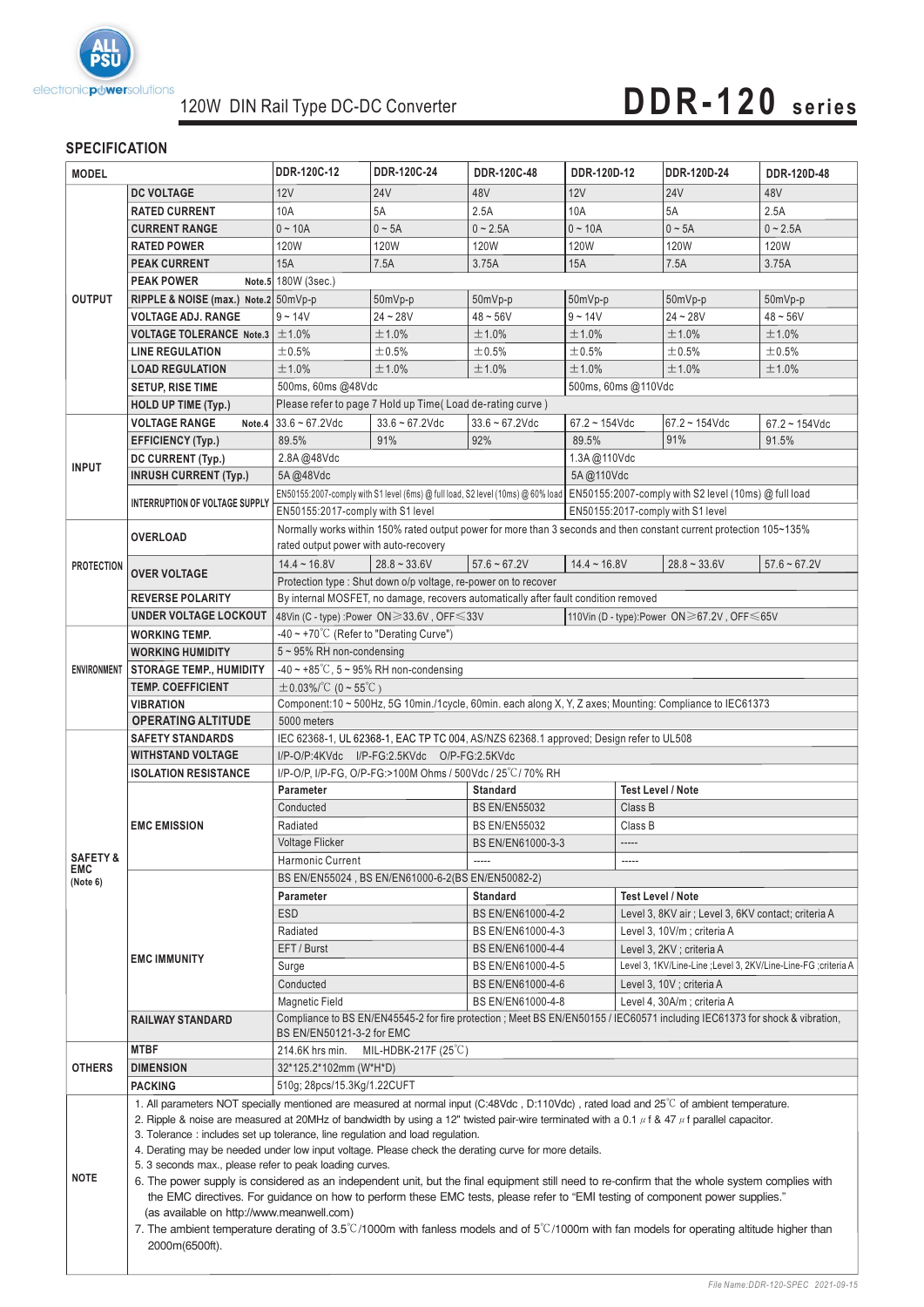

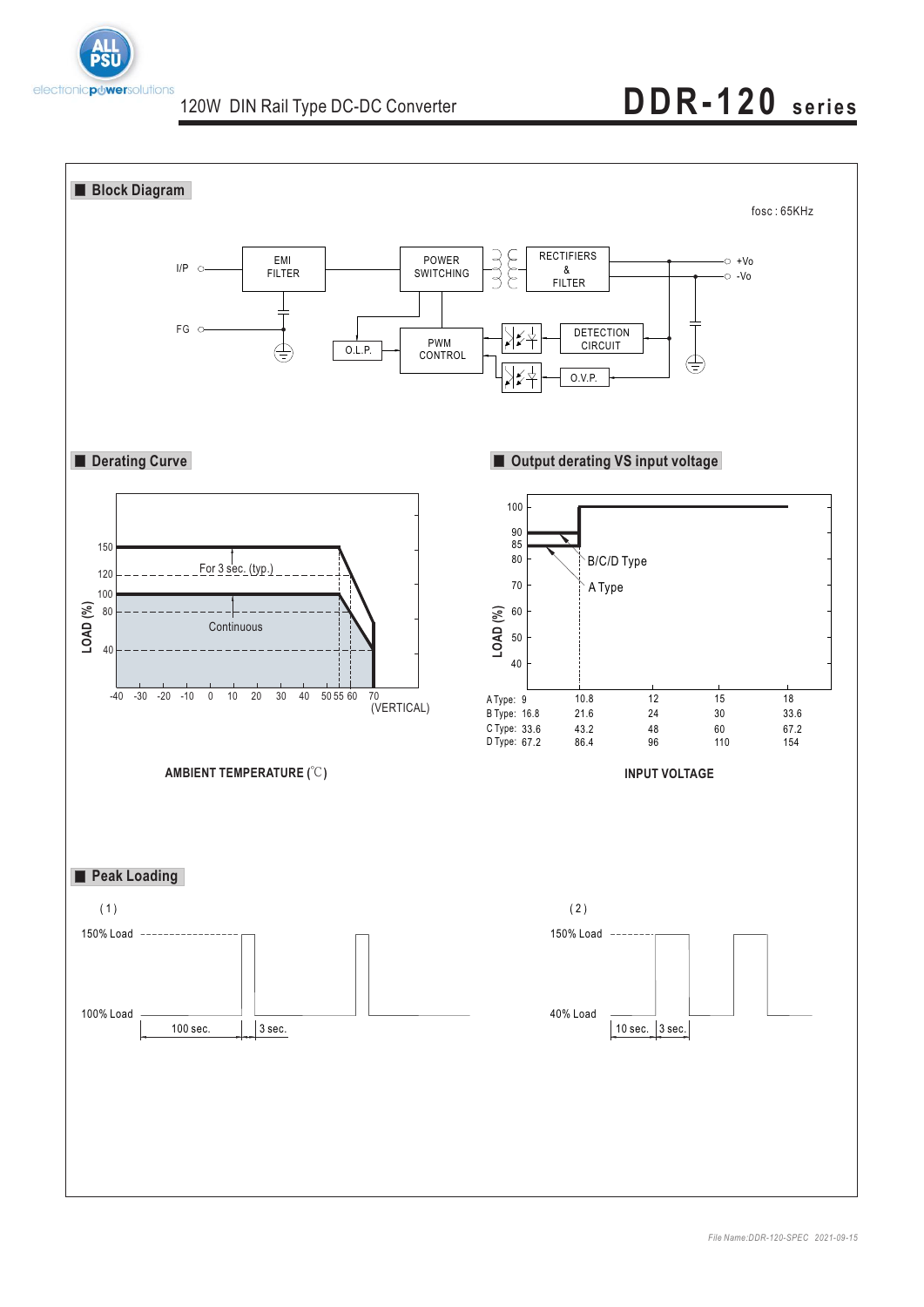

#### **Input Fuse**

There is a fuse connected in series to the positive input line, which is used to protect against abnormal surge. Fuse specifications of each model are shown as below.

| Type | Fuse Type | Reference and Rating      |  |  |
|------|-----------|---------------------------|--|--|
|      | Time-Lag  | Conquer MST, 10A, 250V *2 |  |  |
| B    | Time-Lag  | Conquer MST, 8A, 250V *2  |  |  |
| С    | Time-Lag  | Conquer MST, 8A, 250V *1  |  |  |
|      | Time-Lag  | Conquer MST, 4A, 250V *1  |  |  |

#### **Input Under-Voltage Protection**

If input voltage drops below Vimin, the internal control IC shuts down and there is no output voltage. It recovers automatically when input voltage reaches above Vimin,please refer to the cruve below.

> →Turn On **Turn Off**

Vin

37



33.6

31 33 34 35 36

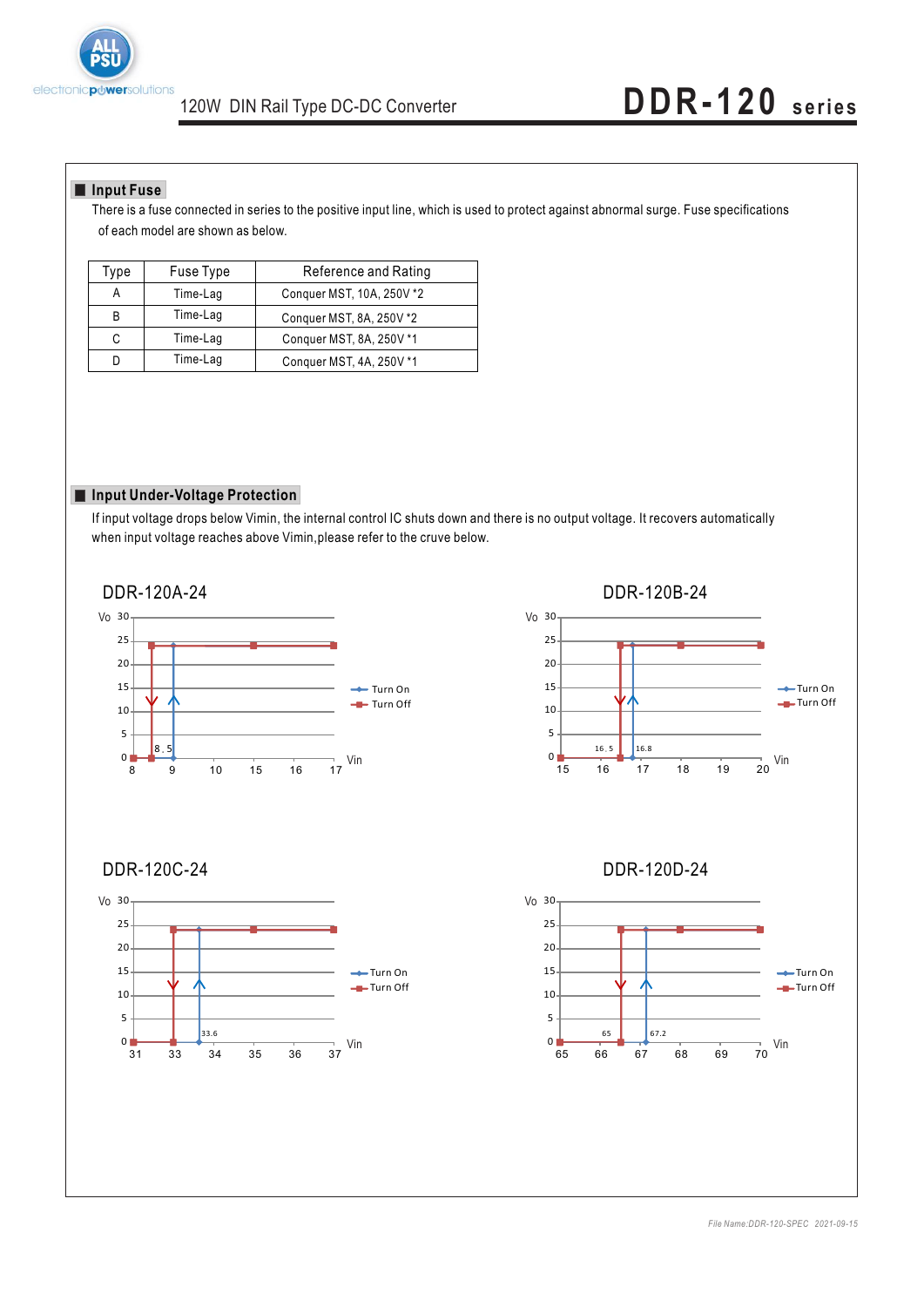

#### **Input Reverse Polarity Protection**

There is a MOSFET connected in series to the negative input line. If the input polarity is connected reversely, the MOSFET opens and there will be no output to protect the unit.

### **Input Range and Transient Ability**

The series has a wide range input capability. With -30% / +40% of rated input voltage(except A Type), it can withstand that for 1 second.

#### **Inrush Current**

Inrush current is suppressed by a current limit circuit during the initial start-up, and then the circuit is bypassed by a MOSFET to reduce power consumption after accomplishing the start-up.

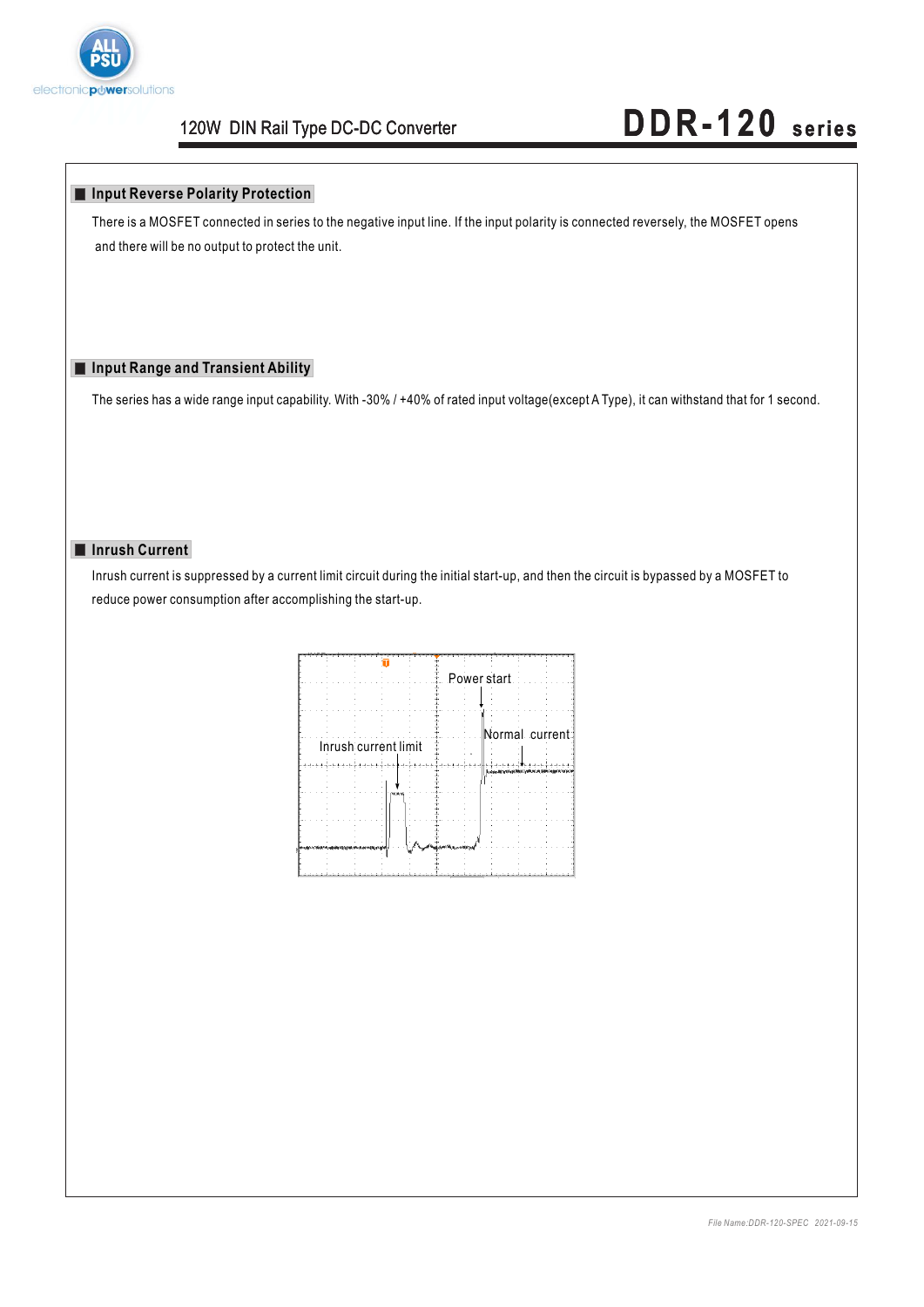

### **Hold-up Time**

EN50155: 2007 version -D type is in compliance with S2 level (10ms), while A types are in compliance with S1 level (3ms) at full load output condition. To fulfil the requirements of S2 level (10ms), B types require de-rating their output load to 70%, C types require de-rating their output load to 60%, please refer to the curve diagrams below.

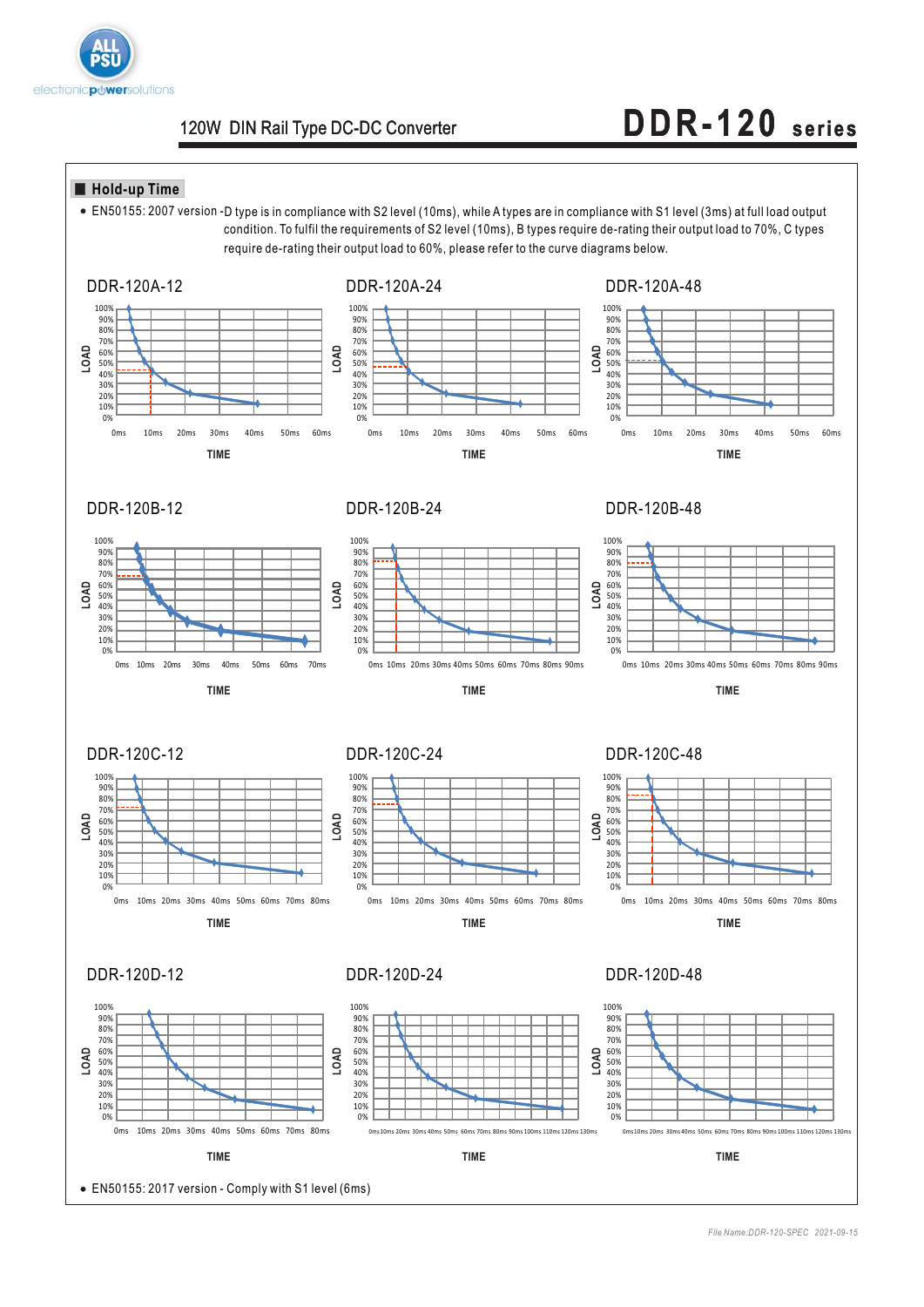

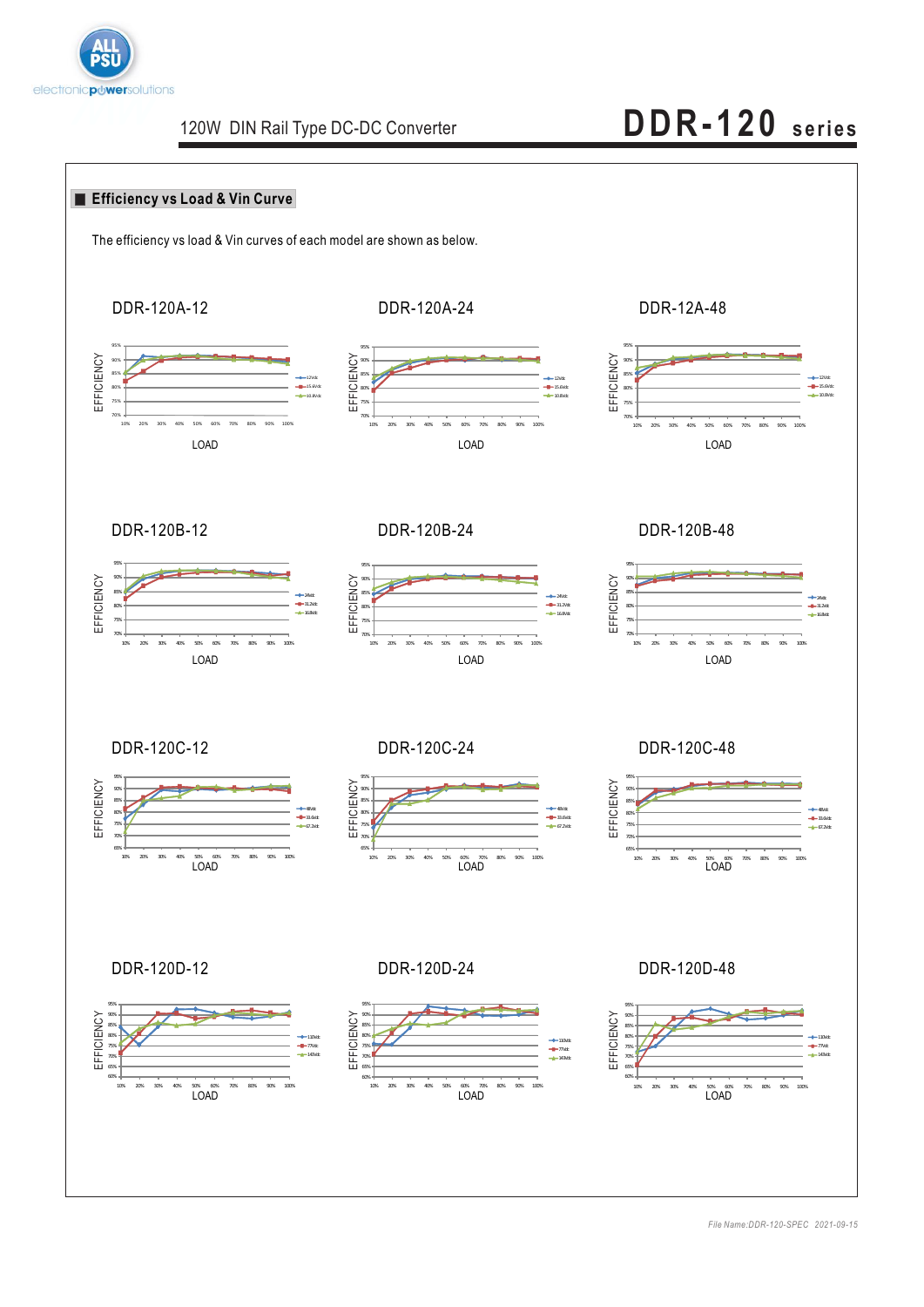

### 120W DIN Rail Type DC-DC Converter

# **DDR-120 series**

#### **Immunity to Environmental Conditions** Test method Cooling Test Dry Heat Test Damp Heat Test, Cyclic Vibration Test Increased Vibration Test Shock Test Low Temperature Storage Test Standard EN 50155 section 12.2.3 (Column 2, Class TX) EN 60068-2-1 Temperature: -40℃ Dwell Time: 2 hrs/cycle Temperature: 25°C~55°C Humidity: 90%~100% RH Duration: 48 hrs Temperature: 19℃ Humidity: 65% Duration: 10 mins Temperature: 19℃ Humidity: 65% Duration: 5 hrs Temperature:  $21 \pm 3^\circ \text{C}$ Humidity:  $65 \pm 5\%$ Duration: 30ms\*18 Temperature: -40℃ Dwell Time: 16 hrs Temperature: 70°C / 85°C Duration: 6 hrs / 10min EN 50155 section 12.2.5 EN 60068-2-30 EN 50155 section 12.2.11 EN 61373 EN 50155 section 12.2.11 EN 61373 EN 50155 section 12.2.11 EN 61373 EN 50155 section 12.2.3 (Column 2, Class TX) EN 60068-2-1 EN 50155 section 12.2.4 (Column 2, Class TX) EN 50155 section 12.2.4 (Column 3, Class TX & Column 4, Class TX) EN 60068-2-2 Test conditions | Status No damage PASS PASS PASS PASS PASS PASS  $\begin{array}{|l|l|}\hline \text{Salt Mist Test} \end{array} \begin{array}{|l|l|}\hline \text{EN 50155 section 12.2.10 (Class ST4)} \end{array} \begin{array}{|l|l|}\hline \text{Unration: 96 hrs} \end{array} \begin{array}{|l|l|}\hline \text{Temperature: 35}^{\circ}\text{C} \pm 2^{\circ}\text{C} & \text{PASS} \end{array}$

### **EN45545-2 Fire Test Conditions**

| Test Items<br><b>Hazard Level</b> |                                       |             |             |                 |
|-----------------------------------|---------------------------------------|-------------|-------------|-----------------|
| Items                             | Standard                              | HL1         | HL2         | HL <sub>3</sub> |
| Oxygen index test                 | EN 45545-2:2013<br>EN ISO 4589-2:1996 | <b>PASS</b> | <b>PASS</b> | <b>PASS</b>     |
| Smoke density test                | EN 45545-2:2013<br>EN ISO 5659-2:2006 | <b>PASS</b> | <b>PASS</b> | <b>PASS</b>     |
| Smoke toxicity test               | EN 45545-2:2013<br>NF X70-100:2006    | <b>PASS</b> | <b>PASS</b> | <b>PASS</b>     |
| Oxygen index test                 | EN 45545-2:2013<br>EN ISO 4589-2:1996 | <b>PASS</b> | <b>PASS</b> | <b>PASS</b>     |
| Glow-wire test                    | EN 45545-2:2013<br>EN 60695-2-11:2000 | <b>PASS</b> | <b>PASS</b> | <b>PASS</b>     |
| Vertical flame test               | EN 45545-2:2013<br>EN 60695-11:2003   | <b>PASS</b> | <b>PASS</b> | <b>PASS</b>     |
|                                   |                                       |             |             |                 |